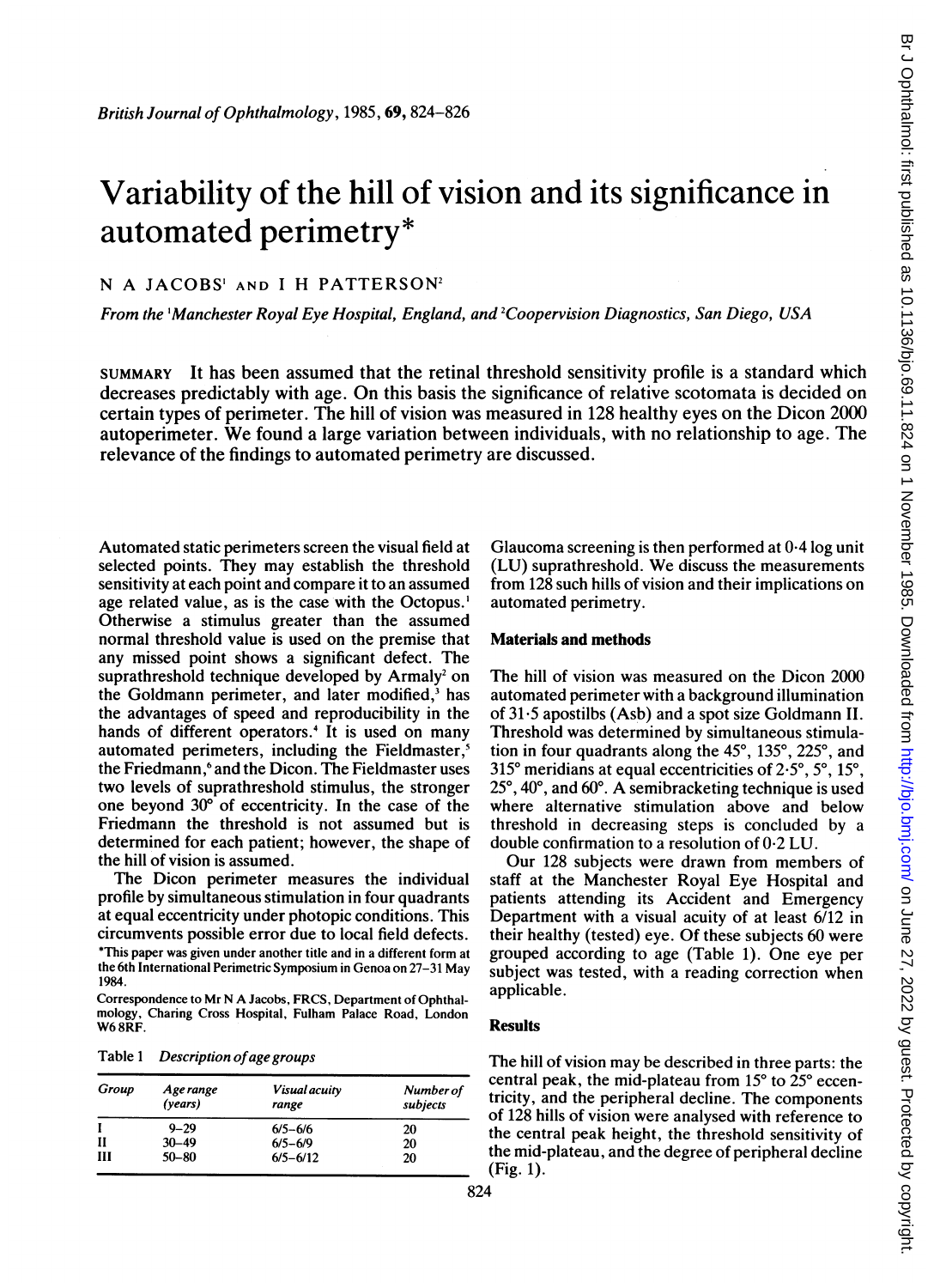



The central peak height (Fig. 2). Its height was taken from the level of the mid-plateau at 15° eccentricity, and it showed a flat distribution over a range of 0 to 1.0 LU. The largest group of 43% was

found at 0.2 LU. The mid-plateau threshold sensitivity (Fig. 3). For this measurement we used the sensitivity at 15° in all cases. Although 37.5% of plateaus were sloping, only two fell by more than 0.4 LU. The plateau sensitivity was concentrated, giving a sharp distribution with 89% of values found in the 50 and 80 Asb groups.

The degree of peripheral decline (Fig. 4). The drop in sensitivity from 25° skewed to the left over the range 0 to  $1.8$  LU. Although the first group (0 to  $0.4$  LU) was the largest at 57%, 13% of declines were greater than 1.4 LU. Only four subjects showed no decline.

The relevance of age to the hill of vision was assessed by comparing three groups (Table 1). The average peak height for each group was found to be



Fig. 2 The central peak: distribution according to height in 128 subjects.